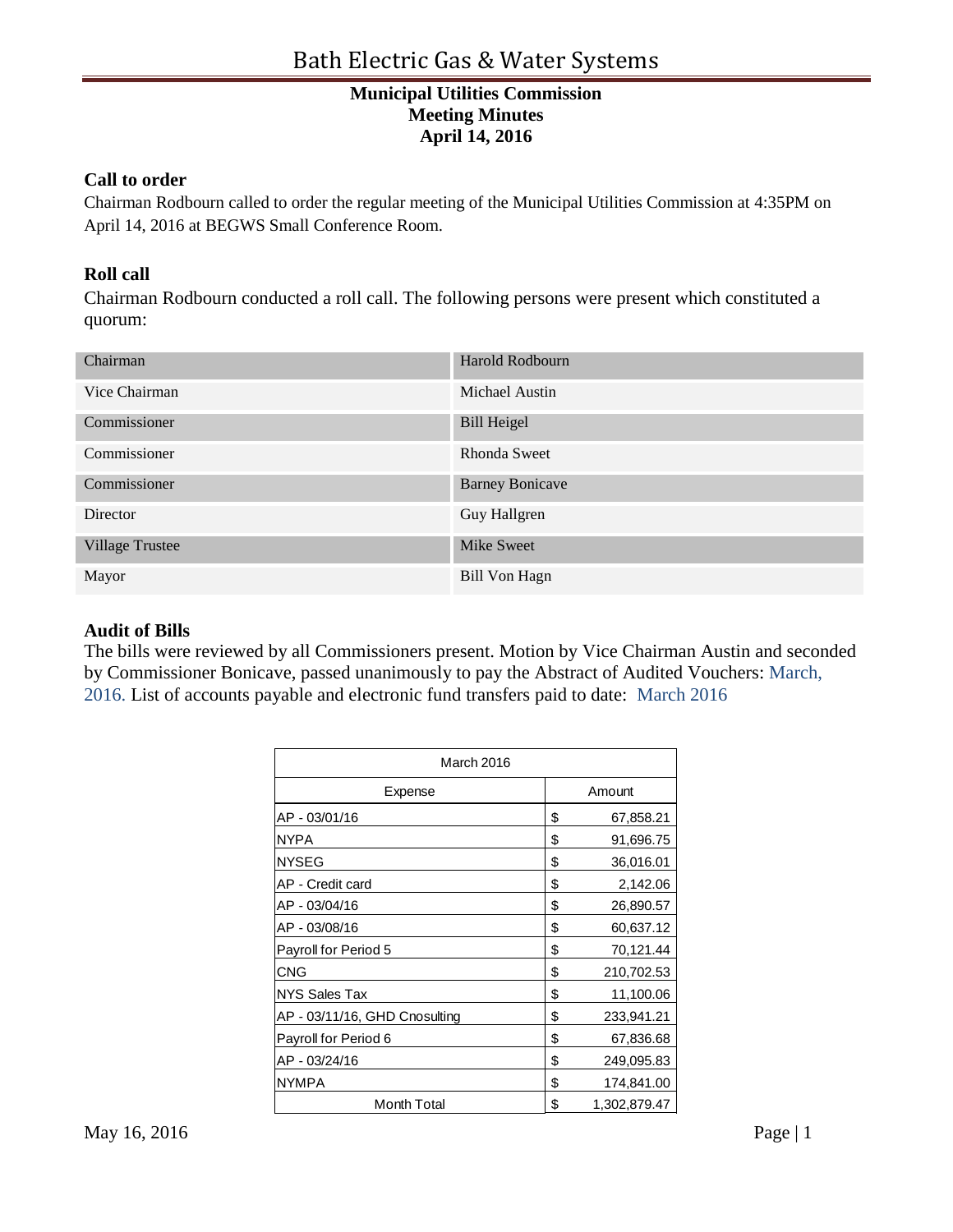### **Approval of Meeting Minutes**

Motion by Commissioner Bonicave to approve meeting minutes as corrected, seconded by Commissioner Sweet. Approved unanimously.

# **Petitions & Communications**

## **Hilights from Supervisors Reports**

- In the month of March the accounting staff completed the budget for fiscal year 2017. The Accounting Supervisor presented the budget at the March meeting of the Municipal Utilities Commission where it was approved by the Commissioners. The Accounting Supervisor also presented the budget at the March meeting of the Village Board where it was also approved after some discussion.
- Due to the time spent on the 2017 budgets, vacations, and illnesses little progress was made by the ERP implementation committee during the month of March. However, discussions were held with SEDC concerning the suitability of BEGWS's hardware to meet the server requirements of the SEDC application. The conclusion was that it was less expensive to upgrade BEGWS's current servers than to replace them with new equipment.
- The accounting staff assisted other supervisors with or completed four different required annual reports.
- Annual Report for Gas Distribution System which details the size, material, and length of the pipes in our Gas distribution system.
- Annual report of Natural and Supplemental Gas Supply & Disposition Form EIA-176
- NYS DEC Water Withdrawal Reporting Form
- Annual Drinking Water Quality Report
- The accounting staff completed an inventory count for Electric Department. It was the first inventory count in seven years.
- After interviewing a couple of candidates recruited by Adecco, Tammy Giardina was hired as a contract accounting clerk through Adecco to assist the accounting department with P/R and A/P. This action should free up more time for the accountants to work on closing work orders, closing accounting months and other project work such as ERP implementation.
- During the month of March no checks were issued for the Electric Upgrade Project.
- During the month of March \$271,460.59 was paid on the Sewer Upgrade Project.

### **Electric Line Department**

• Repaired several Street and security lights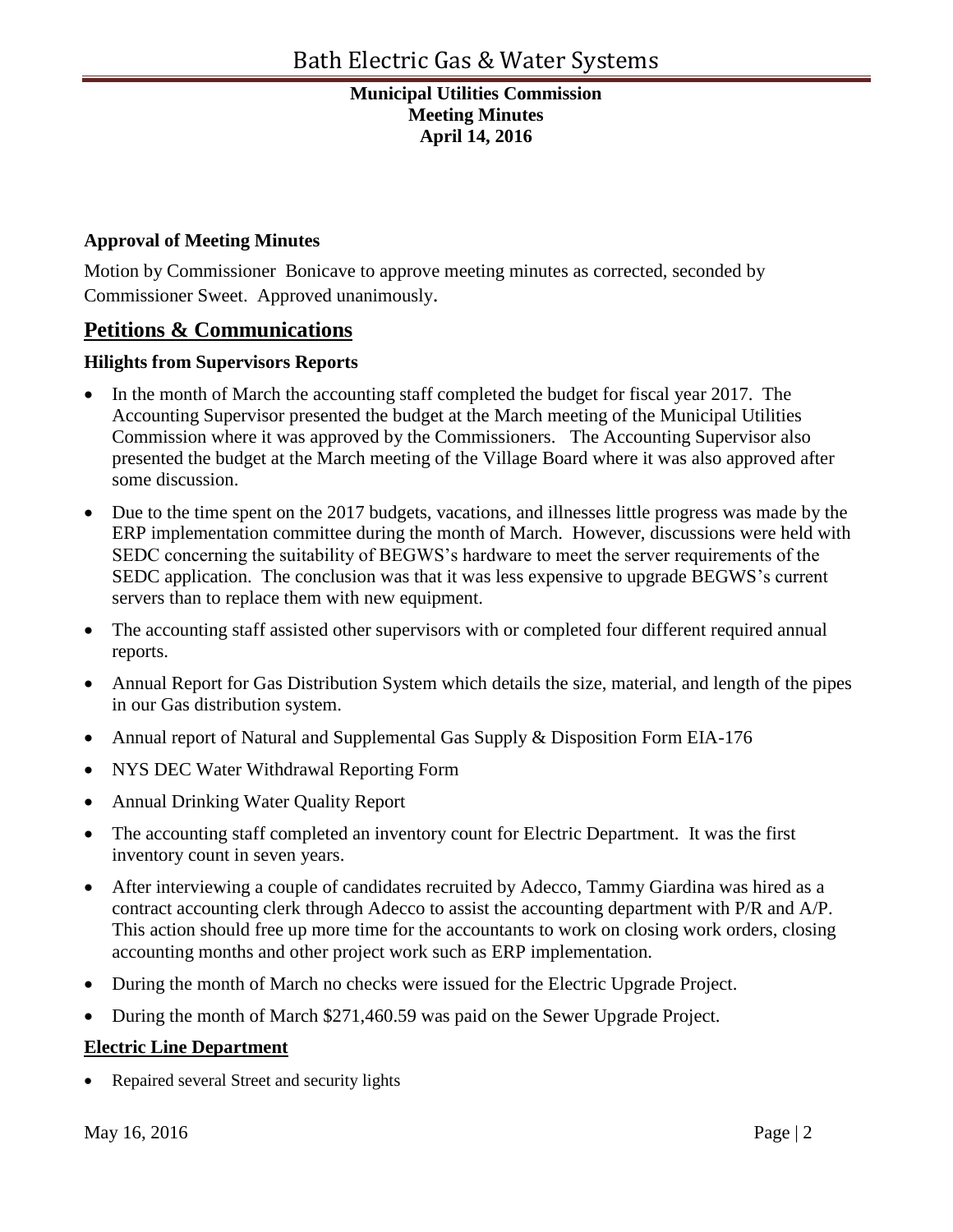- Continued work on the 12 KV upgrade, changing transformers and insulators on Lackawanna Ave, South Ave, Ark St., and West Morris St. Removed backlot primary between West Morris and West Steuben St.
- Completed the tree removal list for the village. 92 Contribution Hrs
- Responded to callouts at Steuben Cty Skilled Nursing, Southern Tier Provisions, 911, fire at the Shannon building on Liberty St., Kingsley St., and 409 E Washington St.

### **Service Department**

- Investigated 16 gas odor complaints.
- Investigated 1 CO Complaint
- Rechecked pending gas leaks.
- Changed out 63 gas meters.
- Changed out 13 water meters.
- Submitted O&M Manual to the PSC for approval

## **Underground Line Maintenance Department**

### Gas

- Repaired main leak on 99 Geneva St
- Replaced service main to house at 32 Lyons St
- Replaced service main to house at 133 E. Washington St
- Replaced service main to house at 41 Rumsey St
- Replaced service main to house at 105 Fairview Drive
- Installed new service main to generator at 101 Geneva St for Fingerlakes Technologies
- Repaired main at 7388 RT 54
- Cut off gas service at main at 12 Locust St
- Working on gas inventory for utility

### Water:

- Replacing Chlorine door in Well  $# 7$
- Repaired wall and removed furnace duct in Well # 7 Chlorine room
- Installed chlorine warning light at Well  $# 7$  and Well  $# 4$
- Working on Chlorine Analyzers in Wells
- Installed new louvers in Well  $# 7$  and Well  $# 4$
- Changed Chlorine fan duct work and installed new louvers in Well # 8
- Covered all exposed pump shafts in all four Wells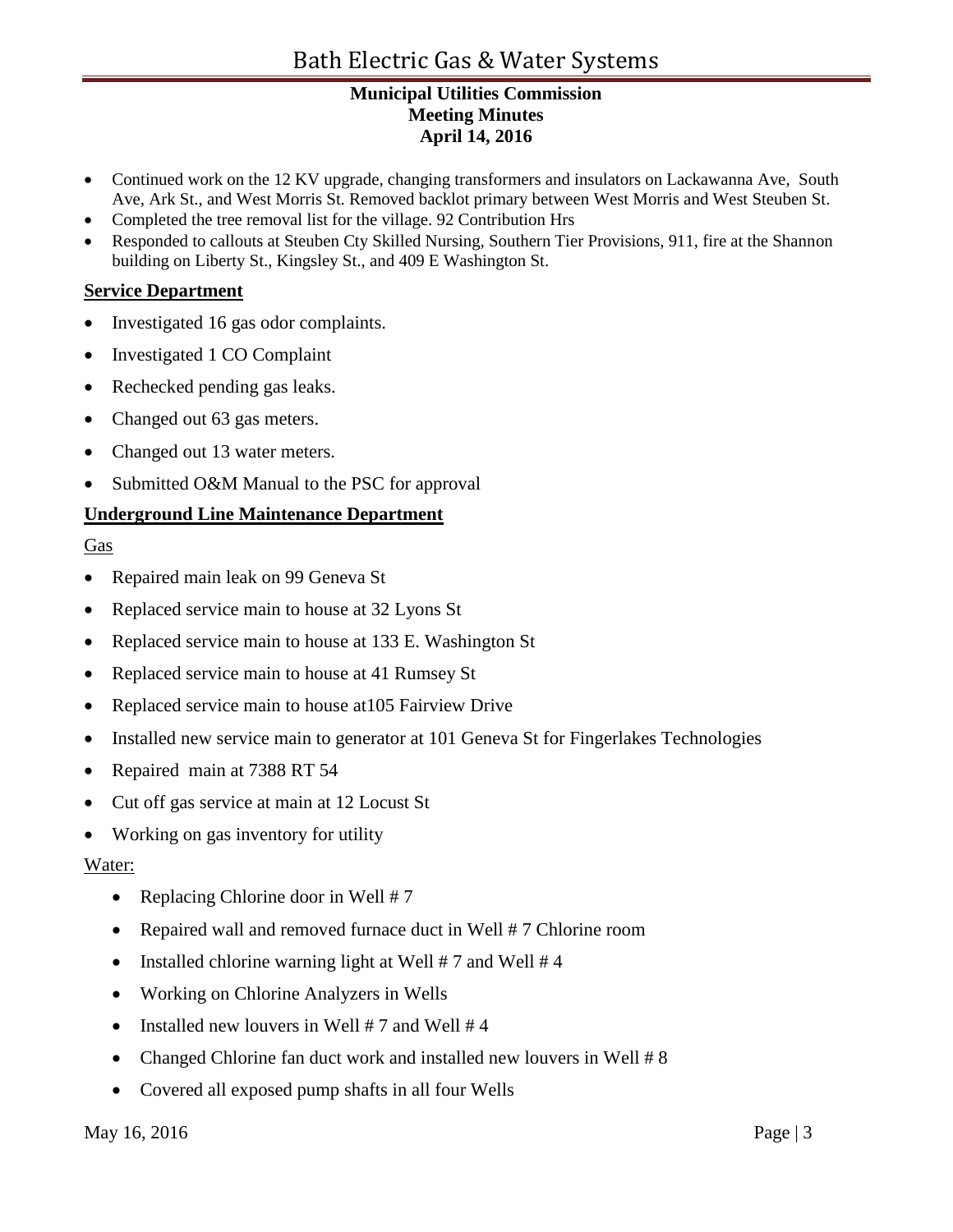• Changed chlorine detection panels to different location in Wells #4 and #7

Sewer:

Dan Borhman – UGLM Dept. Supervisor

#### **Sewer Plant**

- Replaced the spool on Penn Valley pump 1 in the basement
- Replaced bearings in Lamson blower 1

### **Classification and Compensation Study**

### **Project Goal (Purpose of Study)**

To classify positions and compensate employees in a fair, equitable, and consistent manner, internally within the organization and externally in comparison to the market place.

### **Project Objectives (What will be Accomplished)**

1. **Job Description**: write accurate descriptions to describe the essential functions (what an employee is required to do) and the minimum qualifications (knowledge, skills, abilities) to carry out the job duties.

2. **Classification Plan** (Internal Equity): compare positions to one another based on the application of

13 universal evaluation criteria that describe the minimum level of knowledge, skill and ability required to carry out the essential functions of the position and consistent with the organization structure of the organization..

3. **Compensation Plan** (External Equity): establish a "competitive" salary range internally and externally to recruit and retain a quality work force:

- **Recruitment:** to establish a competitive hiring pay band to recruit qualified employees
- **Retention**: to establish a competitive market equity pay band to retain employees
- **Growth:** to establish a process enabling employees to receive salary adjustments in a consistent manner based on cometitiveness, years of service in a position and merit

### *Motion by Commissioner Sweet to initiate workplace classification/compensation study for BEGWS Supervisor for a lump sum of \$6500. Motion seconded by Commissioner Bonicave. Passed Unanimously.*

### **Electric Rate Case**

BEGWS is compiling information required to file for an electric rate increase. This rate case is requested to collect on funds which disallowed during the last rate case. As an example the PSC disallowed most PILOT of the payment increases saying decreases in taxes due to Faucett Rd. Substation property coming off tax rolls would compensate for increased PILOT costs.

### **At Risk Gas Pipe Replacement Program Rate Recovery**

Director Hallgren met with PSC on March 23<sup>rd</sup> in Albany to review PSC concerns and requests for information regarding the System Improvement Plan (SIP) program. PSC is requesting additional information for gas mapping costs. Data for completing submission should be completed by the end of April.

May  $16, 2016$  Page | 4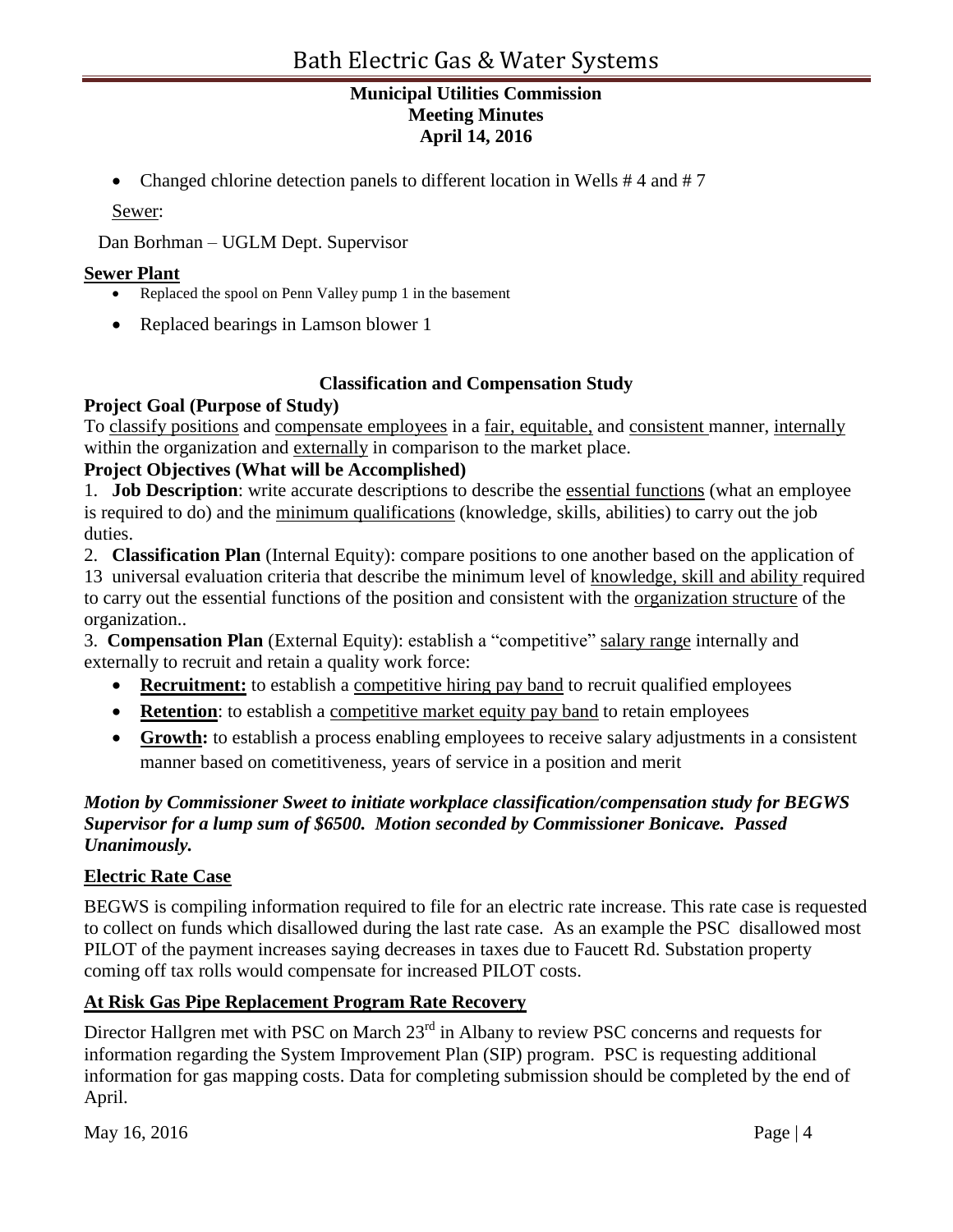## **BAN for Gas Pipe Replacement Work**

As recommended by Hudson Valley Energy Solutions, BEGWS requests a BAN to pay for the incremental costs of the gas pipe replaced in 2016 -2017. As can be seen from the cash flow documents and variance reports (accounting section), the gas budgets are suffering for lack of recovery from the projects done thus far on Liberty Street

as well as lower than expected gas costs.

### **MGP Site Cleanup**

No update provided.

### **Smart Grid Project**

- BEGWS has received the final deliverable task from its Phase I submissions. The payback period for investments required is favorable.
- NYSERDA has given Director Hallgren confirmation that we will be moving to Phase II of the NY Prize Competition.
- Advanced Meter Instrumentation BEGWS met with SENSUS sales and engineering reps in March to overview their products and capabilities. SENSUS provides a radio based system in which every meter talks to the radio network. Their portfolio and presentation were both impressive. BEGWS is behind schedule in submitting a project charter and RFP. We will submit for approval to the MUC in May 2016. This plan will outline the scope, schedule, and costs for moving forward with the load management phase of the BEGWS Microgrid initiative.

### **Resource Recovery Hub**

- The BEGWS RRH team met with Cornell University on February 12 to discuss working with Cornell in a joint venture. Cornell stated they have specific areas of interest in research and would welcome BEGWS as a research partner for a grant to be applied for in March 2016.
- **Contract 4 – General Construction – C.O. Falter Construction Corp. (Falter)** 
	- o Falter's abatement subcontractor (Abscope) has completed asbestos removal from the two north cells of the digesters. Falter deferred work by one week in March. It stated that they had not acquired materials necessary to begin
- **Contract 5 – Electrical Construction – Schuler-Haas Electric Corp. (Schuler-Haas)**
	- o Schuler-Haas has completed the installation of interior conduit in the existing Control Building. They will begin installing exterior conduit around the existing aeration basin/clarifier tanks next.
- $\bullet$  BEGWS met with the US EPA on March  $4<sup>th</sup>$  to overview our goals and objectives and to discuss how Bath and EPA could best collaborate. EPA will begin work immediately to perform lifecycle cost analysis.
- $\bullet$  Director Hallgren has been asked to present it proposal for a Resource Recovery Hub on June 15<sup>th</sup> in Austin, Texas.
- Director Hallgren has been asked to attend a Better Plants Conference in Washington, DC the week of May  $9<sup>th</sup>$ . In In addition BEGWS is to be recognized for its commitment to energy reduction at its Resource Recovery Hub. As such we are to go to the Whitehouse Conference Room.

## *Motion by Will Heigel for approval for Director Hallgren to travel to Washington DC. For Better Buildings Conference. Seconded by Commisioner Bonicave. All in favor.*

May  $16, 2016$  Page | 5